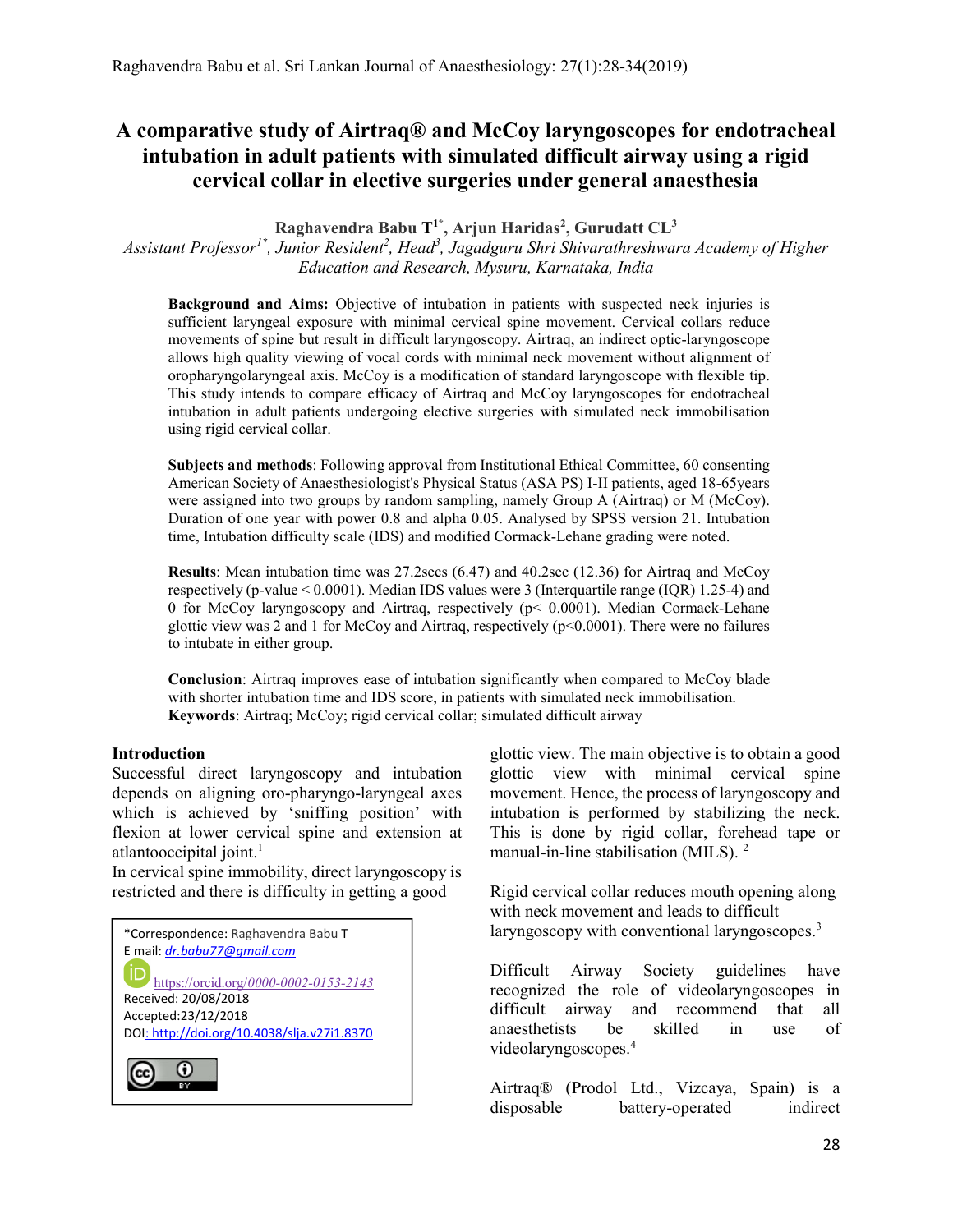videolaryngoscope that allows high-quality viewing of vocal cords without requiring a straight line of sight from outside to the glottis.<sup>5</sup>(Figure 1,2)

### Figure 1





## Figure 2

It has a unique curvature in blade that gives adequate visual access to glottis without alignment of the oro-pharyngo-laryngeal axes with minimal neck movement.

The blade of the Airtraq® consists of two side-byside channels. One acts as a conduit through which endotracheal tube (ETT), suction catheter or bougie can be passed, whereas the other channel contains a series of lenses, prisms, and mirrors that transfers the image from illuminated tip to a proximal viewfinder.<sup>6</sup>

McCoyTM laryngoscope (Penlon Ltd, Abingdon, UK), is a modification of Macintosh laryngoscope blades. These blades have a flexible distal tip activated by a lever that lies adjacent to handle. The curved levering tip blade is used by placing the tip in the vallecula. If glottic visualisation is poor, lever can be depressed, activating distal tip upward. <sup>7</sup>

There are very few studies comparing efficacy of these two laryngoscopes in the setting of neck immobilisation. Thus, we intend to study efficacy of Airtraq and McCoy laryngoscopes based with the primary objective being time required for intubation and secondary objectives comparing IDS scale, modified Cormack-Lehane grading along with assessment of airway complications and failed intubations.

#### Subjects and methods

Following Institutional Ethical Committee approval informed consent was taken from 60 ASA PS Class I- II patients, aged 18-65years undergoing elective surgery under general anaesthesia and randomly allocated into two groups by simple random sampling (SNOSE: Serially numbered Opaque Sealed Envelope). Patients with anticipated difficult airway, pregnancy, patients with cervical spine disease and obese patients with Body Mass Index (BMI)  $>30$ kg/m<sup>2</sup> were excluded.

Group A  $(n=30)$ : Intubation with Airtraq<sup>®</sup> preloaded with endotracheal tube (ETT; 7.5mm internal diameter (ID) for women and 8.5mm ID for men)

Group M (n=30): McCoy laryngoscope with styletted ETT of appropriate size.

Patients were evaluated the previous day and alprazolam 0.5mg and ranitidine 150mg per oral was given as premedication. On the day of surgery intravenous access was obtained with18G cannula. ECG, non-invasive blood pressure (NIBP), pulse oximeter and capnography (during preoxygenation) were attached and baseline parameters recorded.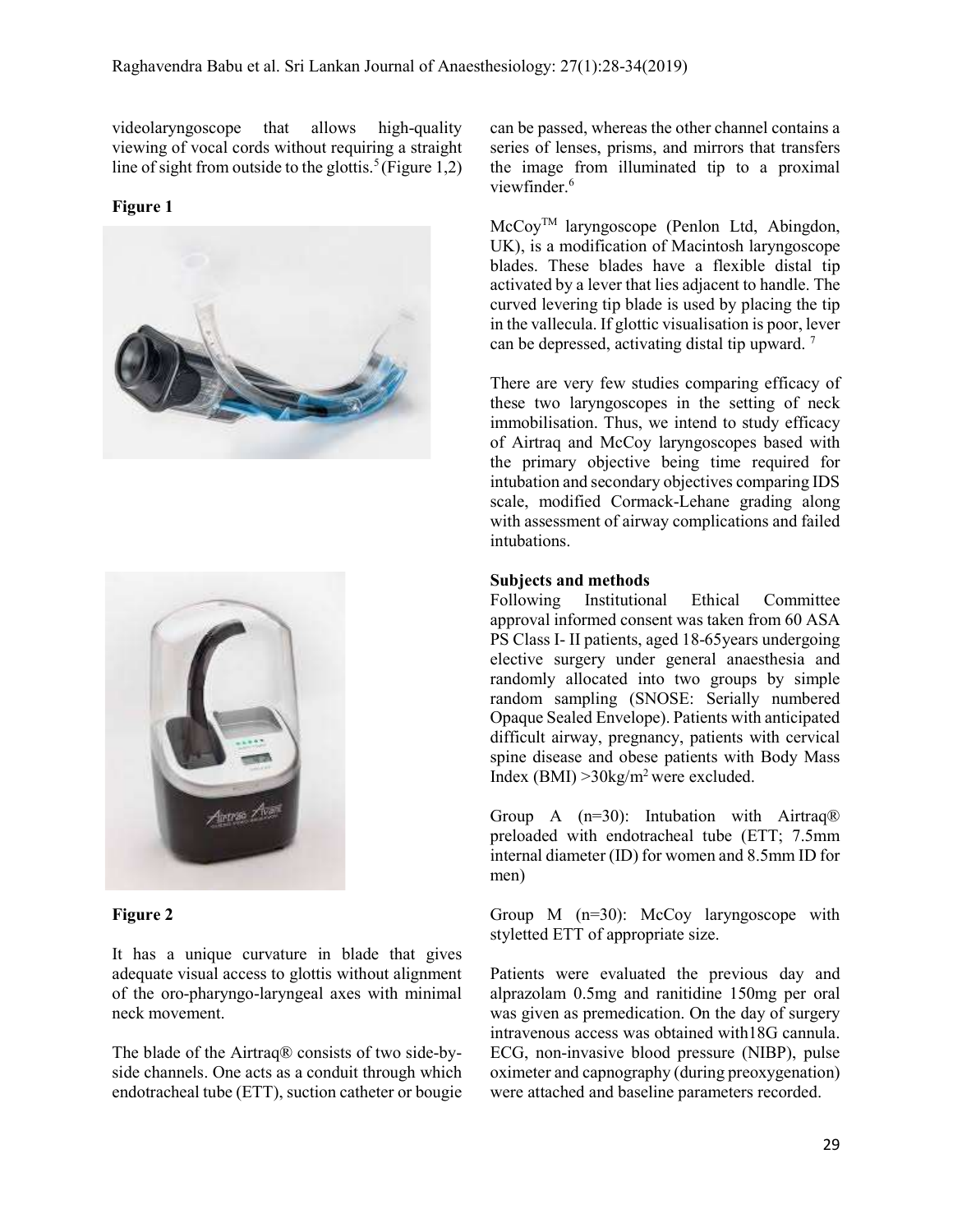Patients were premedicated in OT with ondansetron 0.15mg/kg fentanyl 1.5mcg/kg i.v. Following preoxygenation induced with i.v. propofol 2mg/kg. A rigid Philadelphia cervical collar (Tracheostomy Philadelphia Collar; Philadelphia Cervical Collar Co., Thorofare, NJ, USA) of appropriate size (medium or large) was positioned around the neck without fixing it. After confirmation of mask ventilation, vecuronium 0.1mg/kg i.v. was given. After adequate neuromuscular blockade confirmation by a nerve stimulator with train of four (TOF) count=0, the collar was fixed. Laryngoscopy and intubation were done by an experienced anaesthesiologist, with Airtraq® or McCoy laryngoscope, as per group. Patient was connected via a closed circuit to Dräger Fabius® Plus workstation and ventilation confirmed by capnography. Collar was removed after intubation.

Intubation time and Modified Intubation Difficulty Score (IDS) described by Adnet<sup>8</sup> to suit McCoy and Airtraq® aided intubation were noted.

 An experienced anaesthesiologist is defined as one, who has done at least 40 successful

 intubations with both Airtraq® and McCoy laryngoscope.

 Time required for intubation, defined as time from insertion of blade between teeth to successful intubation and confirmation by  $c$ apnography<sup>9</sup>  $\bullet$ 

#### Intubation Difficulty Score (IDS)

| <b>PARAMETER</b>                               | <b>SCORE</b>      |  |
|------------------------------------------------|-------------------|--|
| Number of attempts>1                           | N1                |  |
| Number of operators>1                          | N2                |  |
| Number of alternate techniques                 | N3                |  |
| Cormack grade-1                                | N4                |  |
| Lifting force required: Normal<br>Increased    | $N5=0$<br>$N$ 5=1 |  |
| Laryngeal Pressure: Not applied<br>Applied     | N6=0<br>$N6=1$    |  |
| Abduction<br>Vocal cord mobility:<br>Adduction | N7=0<br>N7=1      |  |
| TOTALIDS= SUM OF SCORES                        | N1-N7             |  |

### Rules for calculating IDS score

| N1             | Every additional attempt adds 1 point                                             |
|----------------|-----------------------------------------------------------------------------------|
| N2             | Every additional operator adds 1 point                                            |
| N3             | Each alternate technique adds 1 point                                             |
| N <sub>4</sub> | Apply Cormack Lehane grading for first attempt.<br>For successful intubation N4=0 |
| N <sub>6</sub> | Sellick's manoeuvre adds no points                                                |

| <b>IDS SCORE</b> | <b>DEGREE OFDIFFICULTY</b>   |
|------------------|------------------------------|
|                  | Easy                         |
| 1-5              | Slight difficulty            |
|                  | Moderate to major difficulty |
| $IDS = \infty$   | Impossible intubation        |

#### Modified Cormack-Lehane Grading<sup>10</sup>

| Grade 1  | Most of the glottis is visible               |
|----------|----------------------------------------------|
| Grade 2a | Posterior part of the cords visible          |
| Grade 2b | Only arytenoids visible                      |
| Grade 3a | Epiglottis is visible and liftable           |
| Grade 3b | Epiglottis adherent to pharynx; not liftable |
| Grade 4  | No laryngeal structures are visible.         |

 A failed intubation attempt was defined when trachea was not intubated after 3 attempts or required more than 120s.<sup>3</sup> In this event the rigid cervical collar was removed, and patient intubated with conventional laryngoscope.

 Airway trauma includes blood seen on lips, teeth, oral mucosa or on device during intubation Airway complications include bronchospasm, vocal cord paralysis, arytenoid injury, tracheal or oesophageal perforation.

Sample size was decided using expected difference of 10sec in intubation time (with formula below) and with power 0.8 and alpha 0.05. A value of 27 per group was obtained. Considering dropouts sample size of 30 per group was taken. Mean intubation time was taken as the primary objective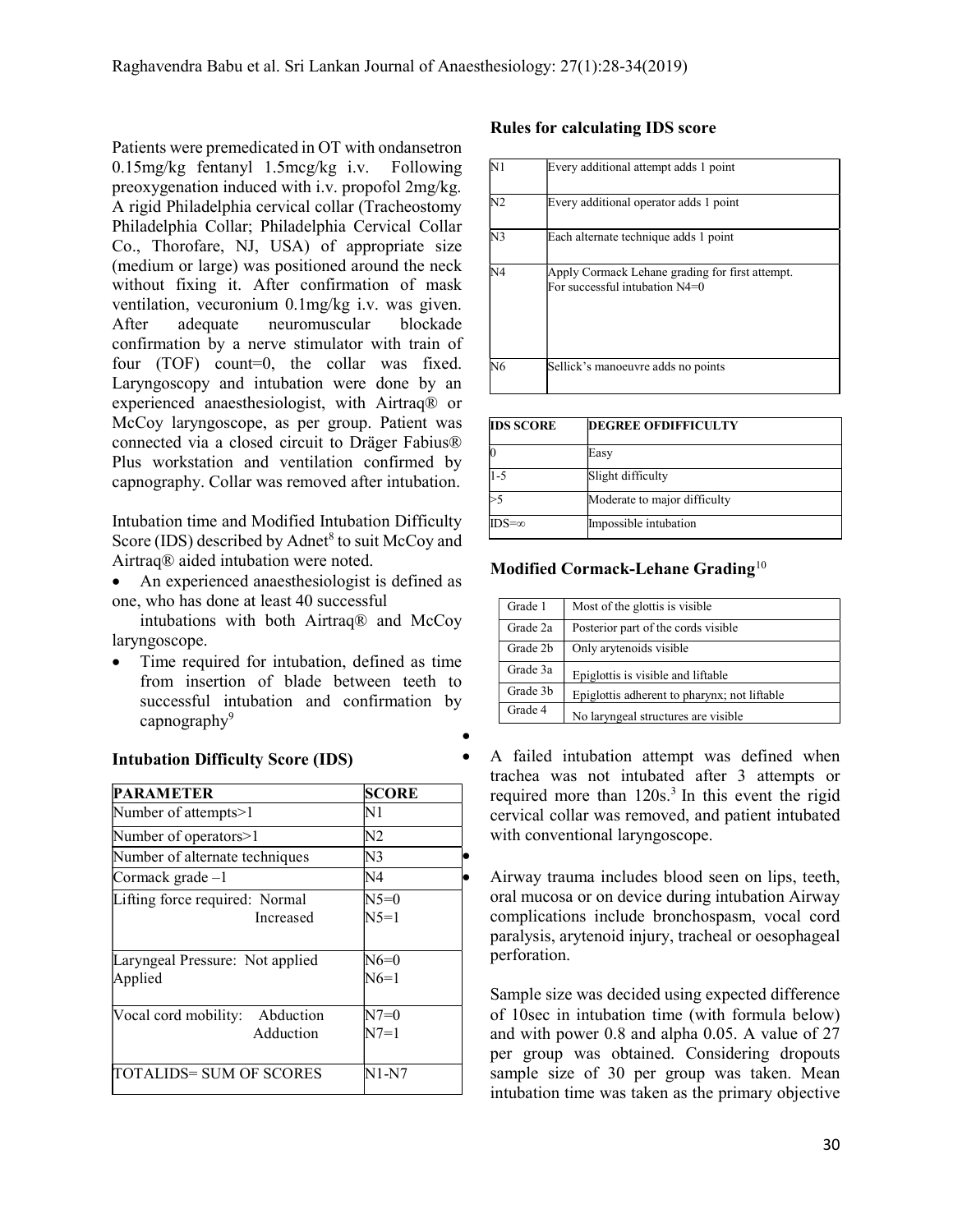here as time taken for intubation might vary even with a better Cormack-Lehane glottic view.

## N= 2[(α+β)  $\text{U}$ ]<sup>2</sup>/(μ1-μ2)<sup>2</sup>

 $N =$  Sample size in each of the groups  $\mu$ 1 = Mean intubation time in Group M

| VARIABLE                                                    | <b>GROUP</b><br>A                | <b>GROUP</b><br>М              | p-value  |
|-------------------------------------------------------------|----------------------------------|--------------------------------|----------|
| IDS Median (IOR)                                            | $0(0-0)$                         | $3(1.25-4)$                    | < 0.0001 |
| Intubation time (sec) $\pm SD$                              | $27.22 \pm$<br>6.47              | $40.2\pm$<br>12.36             | < 0.0001 |
| Cormack-Lehane grade n<br>$(\% \text{ of group})$<br>Π<br>Ш | 27(90%)<br>$3(10\%)$<br>$\Omega$ | 10(33%)<br>19 (63%)<br>1(0.03) | < 0.0001 |
| Airway trauma n (% of<br>group)                             | $4(13.3\%)$                      | $8(26.6\%)$                    | 0.334    |
| Airway complications n (%<br>of group)                      | $0(0\%)$                         | $0(0\%)$                       |          |
| Failed intubations n (% of<br>group)                        | $0(0\%)$                         | $0(0\%)$                       |          |

Table 1: Demographic and airway assessment data

 $\mu$ 2 = Mean intubation time in Group A

 $\mu$ 1− $\mu$ 2 = The difference the investigator wishes to detect i.e.,10

 $\sigma$  = Population variance (SD), taken as 20

 $\alpha$  = Conventional multiplier for alpha = 0.05, i.e 1.96

 $β =$  Conventional multiplier for power = 0.80, i.e 0.84

Statistical analysis was performed using SPSS version 21. Continuous data presented as mean±SD using the independent t-test, ordinal data as median (for comparing IDS and Cormack-Lehane grading) compared using Mann-Whitney U testwith interquartile range (IQR), and categorical data are presented as frequency and proportions. Categorical data were compared using Chi‑square test. Significance level for all analyses was p value  $< 0.05$ .

## **Results**

Total of 60 patients were enrolled. There were no exclusions after enrolment. Demographic data and airway assessment data are given in Table 1.

Table 2: Comparison of intubation parameters between groups A and M

| VARIABLE                    | <b>GROUP A</b>    | <b>GROUP M</b>    |
|-----------------------------|-------------------|-------------------|
| Age (mean years $\pm$ SD)   | $35.13 \pm 11.36$ | $33.37 \pm 11.19$ |
| Gender (%)                  |                   |                   |
| Female                      | 17(56)            | 17(56)            |
| Male                        | 13(43)            | 13(43)            |
| Weight (in $kg\pm SD$ )     | $60.53 \pm 8.78$  | 59.10±9.84        |
| $BMI \pm SD$                | $23.15 \pm 2.48$  | $22.7 \pm 2.92$   |
| Mouth opening               | $3.88 \pm 0.49$   | $4.05 \pm 0.56$   |
| $(MO\pm SD)$                |                   |                   |
| Mallampati grade n          |                   |                   |
| (%)                         | 13(43)            | 15(50)            |
|                             | 17(56)            | 15(50)            |
| $\mathcal{D}_{\mathcal{L}}$ |                   |                   |
| Thyromental distance        | $6.54 \pm 0.46$   | $6.75 \pm 0.56$   |
| (TMD±SD)                    |                   |                   |

Intubation time in Group A was 27.22 sec( $\pm$ 6.47sec) as compared to 40.2sec( $\pm$ 12.36sec) in Group M (p-value  $\leq 0.0001$ ). Airtraq was superior when compared to McCoy here because of the presence of a channel. (Figure 3, Table 2)

Figure 3: Comaprison of intubation time between groups A and M



Airtraq significantly reduced IDS score (0) when compared to McCoy (IDS 3) with Interquartile range of 1.25-4. Parameters within IDS show better scores for Airtraq which is also reflected in clinical experience. (Table 3)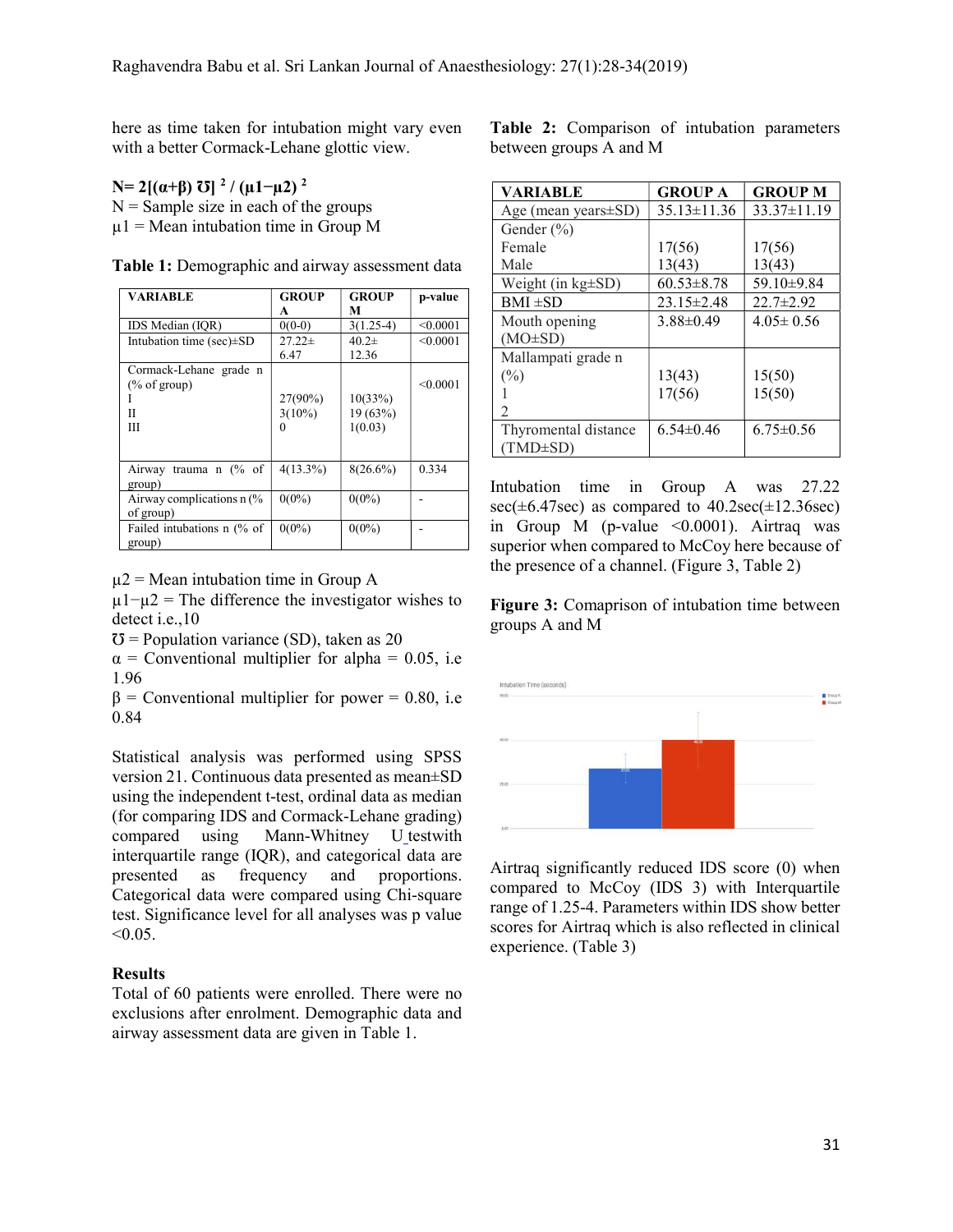The Cormack Lehane grading was significantly better with Airtraq with only 3 patients having Grade II view. In contrast, in Group M only 10 patients had a Grade I view whereas 19 patients had a grade II view, with one patient having grade III view. (Table 2,3; Figure4).

Table 3: Comparison of IDS individual parameters between groups A and M

| <b>VARIABLE</b>                         | <b>GROUP</b> | <b>GROUP</b> | p-value  |
|-----------------------------------------|--------------|--------------|----------|
|                                         | A            | M            |          |
| Number of attempts $> 1$ n (%)          |              |              |          |
| $\Omega$                                | 30 (100%)    | 24(80%)      | 0.02372  |
|                                         | $0(0\%)$     | 6(20%)       |          |
| Number of operators $> 1$ n (%)         |              |              |          |
| $\theta$                                | 30(100%)     | 28(93%)      | 0.4915   |
|                                         | $0(0\%)$     | 2(7%)        |          |
| Alternate intubation techniques $n$ (%) |              |              |          |
| 0                                       | 27(90%)      | 23(77%)      | 0.299    |
|                                         | $3(10\%)$    | 7(23%)       |          |
| Cormack-Lehane Gradingn (%)             |              |              |          |
|                                         | 27(90%)      | 10(33%)      | $\,<\,$  |
| 2                                       | $3(10\%)$    | 19(63%)      | 0.0001   |
| 3                                       | $0(0\%)$     | 1(3%)        |          |
| Lifting force required n (%)            |              |              |          |
|                                         | 30(100%)     | 7(23%)       | $\,<\,$  |
|                                         | $0(0\%)$     | 23(77%)      | 0.0001   |
| Laryngeal pressure $n$ (%)              |              |              |          |
| 0                                       | 29(97%)      | 8(27%)       | < 0.0001 |
|                                         | 1(3%)        | 22(73%)      |          |
| Vocal cord mobility<br>$n$ (%)          |              |              |          |
| 0                                       | 30(100%)     | 30(100%)     | 1        |
|                                         | $0(0\%)$     | $0(0\%)$     |          |



 Figure 4: Comparison of Cormack -Lehane grading of glottic view during laryngoscopy

Rigid cervical collar increases the Cormack Lehane grading to III or IV but Airtraq still showed Grade I view in most cases.

Airway trauma was found in both groups though it was less with Airtraq (p-value  $=0.3$ )

Airtraq causing trauma was restricted to minimal

oral bleeding. Trauma cause is probably because of the novelty of the scope when compared to McCoy  $laryngsocope.<sup>11</sup>$ 

There was no failure to intubate in either group. No other airway related complications were noted.

#### **Discussion**

Patients with cervical spine injury requiring intubation is a common scenario seen in critical care units and operation theatres. New or exacerbation of pre-existing spinal injury is possible during intubation. Hence, cervical spine must be protected by stabilizing neck either by MILS or rigid cervical collar.

Incidence of poor view on laryngoscopy is very high in patients immobilised in a collar, tape and sandbags or MILS.<sup>12</sup> A rigid cervical collar again reduces mouth opening significantly and this was the main factor contributing to increased difficulty of laryngoscopy. Though flexible fibreoptic bronchoscope is considered gold standard technique in such situations, non-availability in rural areas, long learning curve and lack of expertise are its disadvantages.

Airtraq, a novel indirect videolaryngoscope has been a good alternative. Curvature of the Airtraq blade (90<sup>0</sup> ), allows visualisation of glottis without alignment of oro-pharyngo-laryngeal axes. Comparison of Airtraq with McCoy has been useful in highlighting the importance of video laryngoscopes in difficult situations.

The results we obtained is consistent with study conducted by Durga et al, where IDS scores and Cormack Lehane glottic view were significantly better with Airtraq compared to McCoy. Time needed for intubation was not statistically significant; it was attributed to more familiarity with conventional technique.<sup>2</sup>

Ali QE et al, conducted a study, to determine efficacy of Airtraq® versus McCoy as intubation devices with neck stabilised by a rigid cervical collar, it was found, intubation was shorter with Airtraq® than McCoy, even though overall success rates between the two devices were similar.<sup>13</sup>

Koh et al, reported higher success rate of intubation with Airtraq in patients with cervical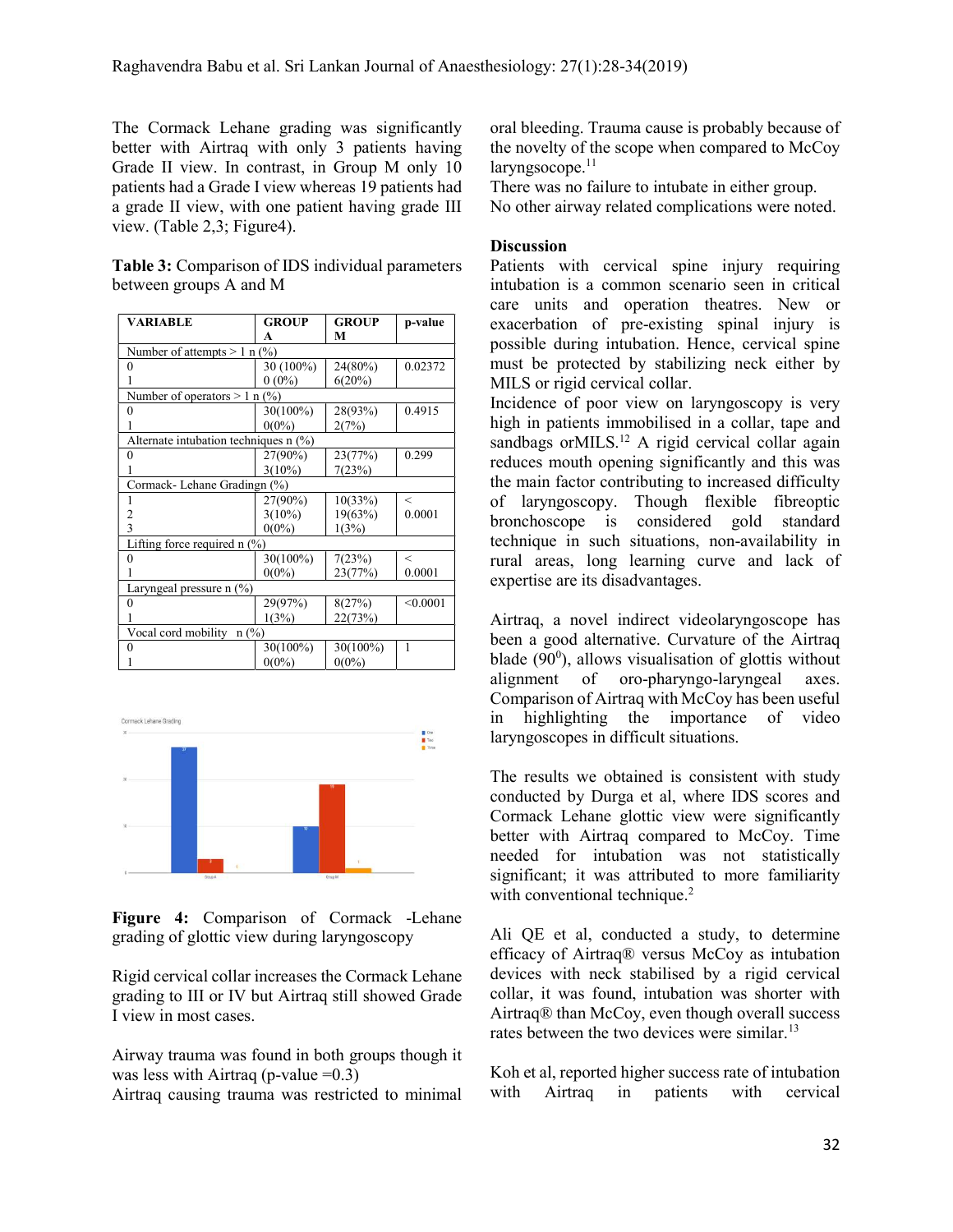immobilisation with collar.<sup>14</sup> Arslan et al, evaluated effectiveness of Airtraq and C Trach™ in patients with simulated cervical spine injury after application of rigid cervical collar.<sup>15</sup>

Wetsch WA et al compared various video laryngoscopes with conventional Macintosh laryngoscope. It was found intubation time was least with Macintosh laryngoscope, closely followed by Airtraq.<sup>16</sup> Hence Airtraq was concluded to be a cheaper and superior alternative to other video laryngoscopes

Although we faced no failure of intubation in either group, failure to intubate using Airtraq has been seen.<sup>2,13</sup> It was mostly due to difficulty in positioning blade's tip posterior to epiglottis. Channelled videolaryngoscopes perform better and extension of channel to tip of scope improves success rate.

There were a few limitations in our study. It is impossible to blind anaesthesiologist to devices being used. Certain variables like glottic view grading and lift force required are subjective. The results may differ in hands of less experienced users.

# Conclusion

Airtraq laryngoscope improves ease of intubation and reduces intubation time significantly in patients with immobilised cervical neck when compared to McCoy laryngoscope. It can thus be an ideal and cheap alternative in patients with cervical trauma requiring laryngoscopy and intubation.

# References

- 1. Henderson J. Airway management in the adult. In: Miller RD, Eriksson LI, Fleisher LA, Wiener – Kronish JP, Young WL, Editors. Miller's Anesthesia. 7th ed. Phildelphia: Elsevier, Churchill Livingstone;2010(2):1587. https://doi.org/10.1016/B978-0-443-06959- 8.00050-9
- 2. Durga P, Yendrapati C, Kaniti G, Padhy N, Anne K, Ramachandran G. Effect of rigid cervical collar on tracheal intubation using Airtraq and McCoy laryngoscope in the presence of rigid cervical collar simulating cervical immobilization for traumatic cervical spine injury. Indian J Anaesth. 2014;58(4):416-22

https://doi.org/10.4103/0019-5049.138976 PMid:25197109 PMCid:PMC4155286

- 3. Goutcher CM, Lochhead V. Reduction in mouth opening with semi-rigid cervical collars. Br J Anaesth 2005; 95(3):344-8 https://doi.org/10.1093/bja/aei190 PMid:16006487
- 4. Apfelbaum JL, Carin AH, Robert AC, et al. Practice Guidelines for Management of the Difficult Airway an Updated Report by the American Society of Anesthesiologists Task Force on Management of the Difficult Airway. Anesthesiology 2013;118(2):251- 270.

https://doi.org/10.1097/ALN.0b013e31827773b2 PMid:23364566

- 5. Neustein SM. Use of the Airtraq Laryngoscope. Anesthesiology. 2007; **107(4):674.** https://doi.org/10.1097/01.anes.0000282830.16579 .e8 PMid:17893473
- 6. Maharaj CH, O'Croinin D, Curley G, Harte BH, Laffey JG. A Comparison of Tracheal Intubation Using The Airtraq® Or The Macintosh Laryngoscope In Routine Airway Management: A Randomized, Controlled Clinical Trial. Anaesthesia. 2006;61(11):1093-9. https://doi.org/10.1111/j.1365-2044.2006.04819.x PMid:17042849
- 7. McCoy EP, Mirakhur RK, McCloskey BV: A comparison of the stress response to laryngoscopy. Anaesthesia, 1995;50(11):943–6 https://doi.org/10.1111/j.1365- 2044.1995.tb05924.x
- 8. Adnet PF, Borron SW, Racine SX, et al. The Intubation Difficulty Scale (IDS) Proposal and Evaluation of a New Score Characterizing The Complexity of Endotracheal Intubation. Anesthesiology. 1997;87(6):1290-7. https://doi.org/10.1097/00000542-199712000- 00005 PMid:9416711
- 9. Maharaj CH, O'Croinin D, Curley G, Harte BH, Laffey JG. A Comparison of Tracheal Intubation Using The Airtraq® Or The Macintosh Laryngoscope In Routine Airway Management: A Randomized, Controlled Clinical Trial. Anaesthesia. 2006; 61(11):1093-9. https://doi.org/10.1111/j.1365-2044.2006.04819.x PMid:17042849
- 10. Cook TM. A new practical classification of laryngeal view. Anaesthesia.2000;55(3):274-9 https://doi.org/10.1046/j.1365-2044.2000.01270.x PMid:10671848
- 11. McCoy EP, Mirakhur RK. The levering laryngoscope. Anaesthesia 1993; 48(6): 516-519.